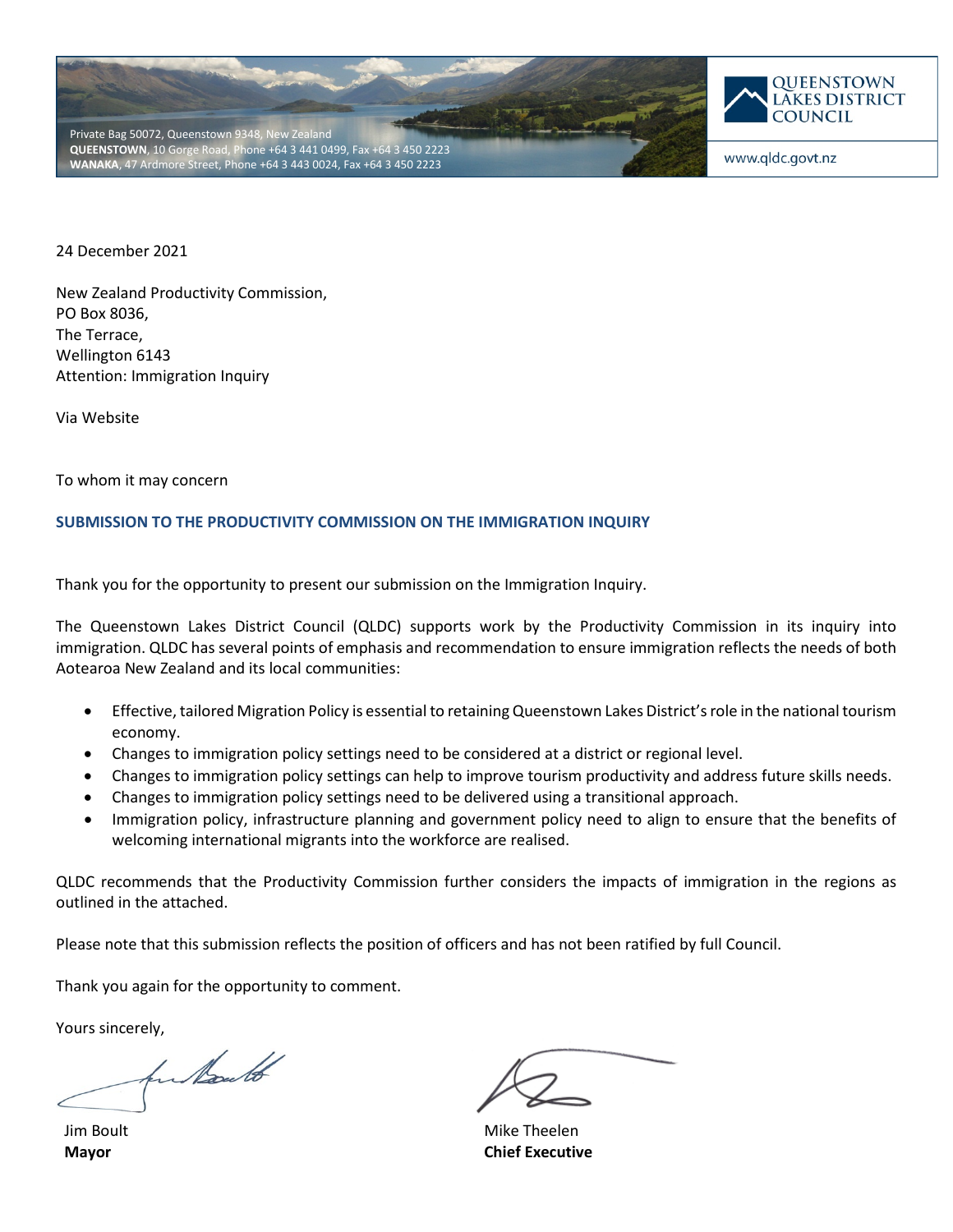#### **SUBMISSION TO THE PRODUCTIVITY COMMISSION ON THE IMMIGRATION INQUIRY**

#### **1.0 Background**

- 1.1 Queenstown Lakes District is an essential component of the national tourism economy, responsible for 43.7% of Aotearoa New Zealand's largest export industry<sup>[1](#page-1-0)</sup>.
- 1.2 The district's economy is dominated by the tourism and hospitality sectors, which have historically offered lower than average wages in a place with a higher than average cost of living<sup>[2](#page-1-1)</sup>. Before the pandemic, the average unemployment rate was very low in the district and migrant workers were a necessity for the operation of local businesses<sup>[3](#page-1-2)</sup>.
- 1.3 Queenstown Lakes District is also an area of high growth, with resident numbers growing at a higher rate in comparison to other areas in Aotearoa New Zealand<sup>[4](#page-1-3)</sup>. Nonetheless, on a peak day, visitor numbers exceed resident numbers by 134%<sup>[5](#page-1-4)</sup>, illustrating the need for migrant workers to supplement locally based staff. Having taken the impact of COVID-19 into account in its projections, QLDC notes this is likely to remain unchanged over a ten year horizon<sup>[6](#page-1-5)</sup>.
- 1.4 COVID 19 has had a significant negative impact on many aspects of life in the district. In 2020, QLDC advocated extensively for its migrant worker community, many of whom were left suddenly without work and without any means of government support. In the district, there were 5,330 welfare requests received from people on employment or short stay visas<sup>[7](#page-1-6)</sup>. The impact on the economic profile of the district has been profound and many businesses have closed. However, those that have remained now struggle to attract New Zealanders into a sector that has been severely affected by uncertainty and border closures<sup>[8](#page-1-7)</sup>.
- 1.5 The QLDC has recently joined the Welcoming Communities scheme established by Immigration New Zealand and will be developing a detailed Welcome Plan for migrants joining its communities. Migrants make up a large proportion of our residential community and QLDC is committed to continuing the development of a community that is diverse, inclusive and supportive.
- 1.6 QLDC strongly supports the inclusion of Te Tiriti principles in the development of new immigration policy. Te Tiriti interest in immigration should be developed in partnership with iwi.

## **2.0 Effective, tailored Migration Policy is essential to retaining Queenstown Lakes District's role in the national tourism economy**

2.1 In the Queenstown Lakes District, the tourism and hospitality sectors are reliant upon international migration to fill roles. Without effective policy settings, the district's ability

Queenstown Lakes had an average unemployment rate of 1.1%,

<span id="page-1-7"></span><sup>8</sup> <https://jobfix.co.nz/blog/no-quick-fix-for-queenstown-s-labour-market-mess/> For the month of November 2021 there were 891 ads for jobs on a local job site, however many employers (offering higher than market rates) are reporting no applications from New Zealanders.

<span id="page-1-0"></span><sup>1</sup> <https://ecoprofile.infometrics.co.nz/Queenstown-Lakes%2bDistrict/Tourism/TourismGdp>

<span id="page-1-1"></span><sup>2</sup> <https://ecoprofile.infometrics.co.nz/queenstown-lakes%2Bdistrict/PDFProfile>

<span id="page-1-2"></span><sup>3</sup> <https://ecoprofile.infometrics.co.nz/queenstown-lakes%2bdistrict/Employment/Unemployment> In 2019,

<span id="page-1-3"></span><sup>4</sup> <https://www.qldc.govt.nz/your-council/council-documents/queenstown-lakes-spatial-plan>

<span id="page-1-4"></span><sup>5</sup> <https://www.qldc.govt.nz/community/population-and-demand>

<span id="page-1-5"></span><sup>6</sup> <https://www.qldc.govt.nz/community/population-and-demand>

<span id="page-1-6"></span><sup>7</sup> <https://www.qldc.govt.nz/recovery/recovery-intel-report>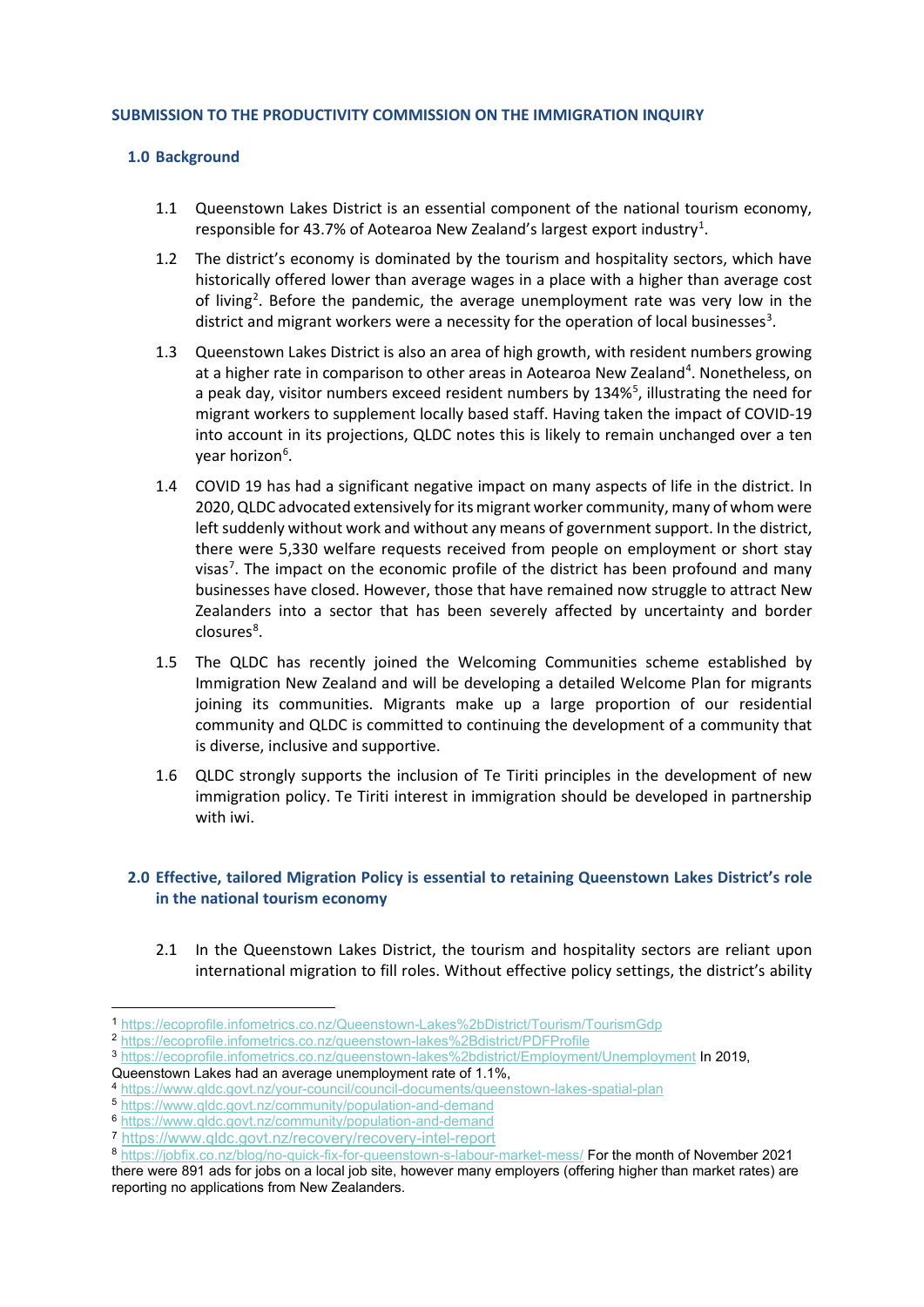to deliver a high quality visitor experience will be under threat. This will further impact on the sectors ability to deliver the financial benefits to the national economy which have been a strength in the past.

- 2.2 Recently, a scarcity of workers has caused wages to rise 2.6% more than the average growth in annual income nationally<sup>[9](#page-2-0)</sup>. Whilst this is a positive development for the wellbeing of the district's workforce, it is important that this growth is also sustainable, enabling businesses to thrive and employ over the medium to long term. If short-term wage growth outstrips profit growth, the imbalance will cause more tourism and hospitality businesses to close and to suffer further job losses.
- 2.3 QLDC supports the objectives of the Productivity Commission's inquiry into immigration, noting that effective immigration policy is essential to the economic wellbeing of the district. Policy settings urgently need to be adaptable to changing needs and to align with other policies and development considerations at a national, regional and local level.
- 2.4 QLDC has a number of pieces of research that may be useful in considering. Two key topic areas are:
	- 2.4.1 the impact of lockdown and border closures on the district
	- 2.4.2 the lifetime value of the visitor an aspect of which is to understand the relationship between visitation and migration

Whilst this research is still underway, QLDC would be happy to share this data to inform the ongoing work on immigration reform in Aotearoa New Zealand.

## **3.0 Changes to Immigration policy settings need to be considered at a district or regional level**

- 3.1 As demonstrated, QLDC's migration profile and workforce needs are different to many other parts of Aotearoa New Zealand. QLDC recommends that regionally-tailored migration settings are needed to meet the current and future workforce needs of the district.
- 3.2 Historically, many roles in the district have been filled by working holiday visa holders, the majority of whom are largely transient and seasonal workers[10](#page-2-1). This turnover required 6,000 jobs to be filled per quarter, demonstrating the district's dependence on immigration. Greater flexibility of work arrangements are needed to alleviate the current labour shortage in the district. Removing the conditions that tie migrant workers to a specific employer should be reviewed.
- 3.3 Immigration policy needs to balance the needs of people moving into the country and a one size fits all approach. The wellbeing of people moving to New Zealand and specific needs they may have while doing so need to be addressed as not all migrants are equal, however, the pathway to migration needs to be broad enough to be easily understandable to an average applicant.
- 3.4 QLDC would welcome the opportunity to work with government to develop regionallytailored policy settings to address the district's unique and specific needs.

<span id="page-2-0"></span><sup>&</sup>lt;sup>9</sup> Current Conditions in Queenstown Lakes' Labour Market Report December 2021 - Average incomes in Queenstown-Lakes across the October 2021 year were a record \$58,813, which was up a rapid 8.5%pa from the previous year. By comparison, average annual income has grown by 5.9% nationally.

<span id="page-2-1"></span><sup>&</sup>lt;sup>10</sup> Current Conditions in Queenstown Lakes' Labour Market Report December 2021 - Taxation data shows that the worker turnover rate in Queenstown-Lakes each quarter averaged 25% over the September 2019 year before COVID-19, compared to 16% nationally. A 25% worker turnover rate each quarter was the equivalent to just over 6,000 jobs per quarter that needed to be filled.